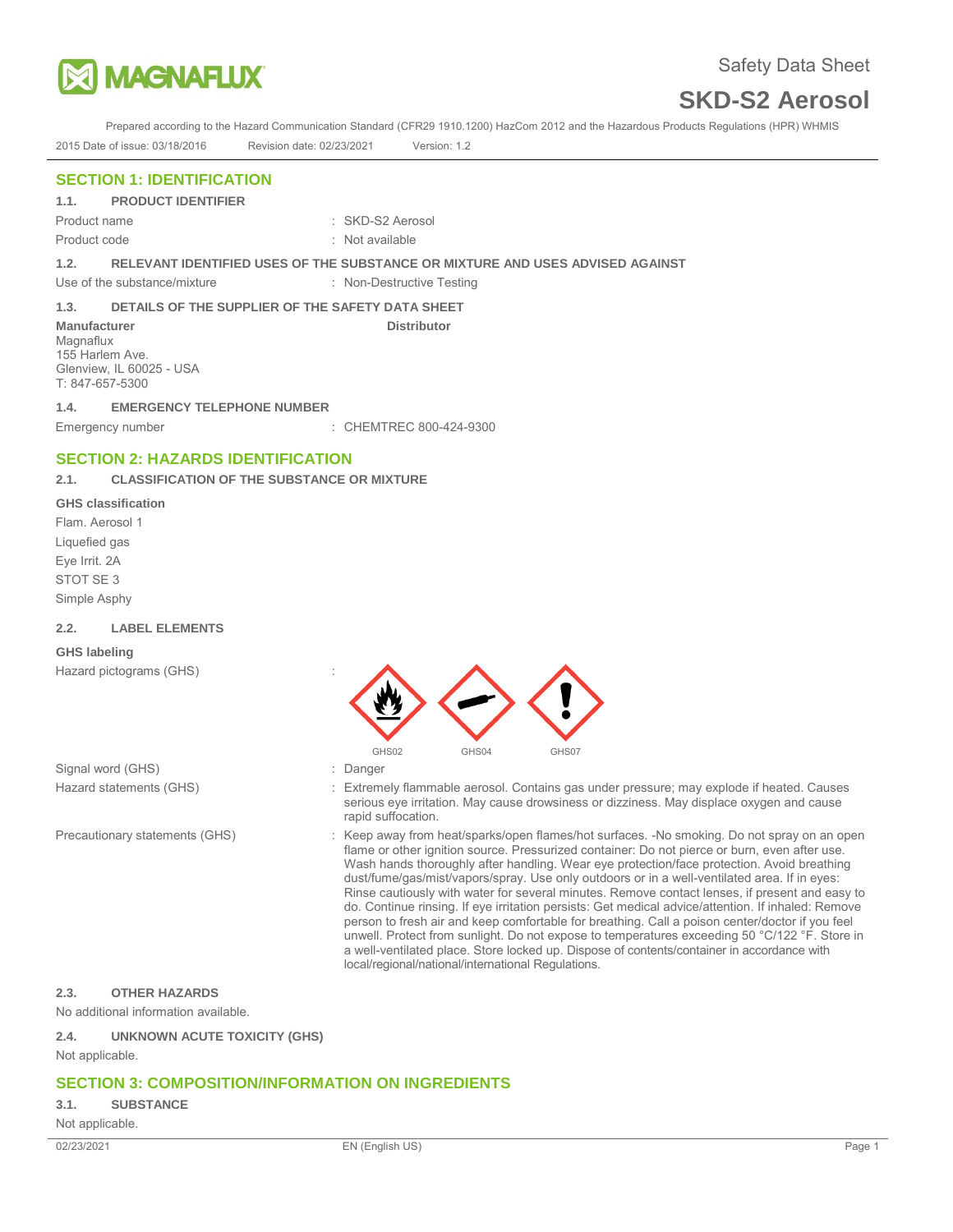

Prepared according to the Hazard Communication Standard (CFR29 1910.1200) HazCom 2012 and the Hazardous Products Regulations (HPR) WHMIS 2015

#### **3.2. MIXTURE**

| <b>Name</b>                           | Product identifier  | V.    |
|---------------------------------------|---------------------|-------|
| Isopropyl alcohol                     | (CAS No) 67-63-0    | 45.17 |
| Petroleum gases, liquefied, sweetened | (CAS No) 68476-86-8 | 29.73 |
| Acetone                               | (CAS No) 67-64-1    | 14.43 |

# **SECTION 4: FIRST AID MEASURES**

| <b>DESCRIPTION OF FIRST AID MEASURES</b><br>4.1.                                   |                                                                                                                                                                                                  |  |  |
|------------------------------------------------------------------------------------|--------------------------------------------------------------------------------------------------------------------------------------------------------------------------------------------------|--|--|
| First-aid measures after inhalation                                                | : If inhaled, remove to fresh air and keep at rest in a position comfortable for breathing. Get<br>medical advice/attention if you feel unwell.                                                  |  |  |
| First-aid measures after skin contact                                              | : If irritation occurs, flush skin with plenty of water. Get medical attention if irritation persists.                                                                                           |  |  |
| First-aid measures after eye contact                                               | : In case of contact, immediately flush eyes with plenty of water for at least 15 minutes. If easy to<br>do, remove contact lenses, if worn. If irritation persists, get medical attention.      |  |  |
| First-aid measures after ingestion                                                 | : If swallowed, do NOT induce vomiting unless directed to do so by medical personnel. Never give<br>anything by mouth to an unconscious person. Get medical advice/attention if you feel unwell. |  |  |
| <b>MOST IMPORTANT SYMPTOMS AND EFFECTS, BOTH ACUTE AND DELAYED</b><br>4.2.         |                                                                                                                                                                                                  |  |  |
| Symptoms/injuries after inhalation                                                 | : May cause drowsiness or dizziness. May cause respiratory tract irritation. May displace oxygen and<br>cause rapid suffocation. May cause cardiac arrhythmia.                                   |  |  |
| Symptoms/injuries after skin contact                                               | : May cause skin irritation. Symptoms may include redness, drying, defatting and cracking of the skin.                                                                                           |  |  |
| Symptoms/injuries after eye contact                                                | : Causes serious eye irritation. Symptoms may include discomfort or pain, excess blinking and<br>tear production, with marked redness and swelling of the conjunctiva.                           |  |  |
| Symptoms/injuries after ingestion                                                  | : May be harmful if swallowed. May cause stomach distress, nausea or vomiting.                                                                                                                   |  |  |
| 4.3.<br>INDICATION OF ANY IMMEDIATE MEDICAL ATTENTION AND SPECIAL TREATMENT NEEDED |                                                                                                                                                                                                  |  |  |

Symptoms may not appear immediately. In case of accident or if you feel unwell, seek medical advice immediately (show the label or SDS where possible).

## **SECTION 5: FIREFIGHTING MEASURES**

# **5.1. EXTINGUISHING MEDIA**

|                         | Suitable extinguishing media                                 |  | : Water fog, foam, dry chemical, carbon dioxide.                                                                                                                            |
|-------------------------|--------------------------------------------------------------|--|-----------------------------------------------------------------------------------------------------------------------------------------------------------------------------|
|                         | Unsuitable extinguishing media                               |  | : Do not use water jet.                                                                                                                                                     |
| 5.2.                    | <b>SPECIAL HAZARDS ARISING FROM THE SUBSTANCE OR MIXTURE</b> |  |                                                                                                                                                                             |
| Fire hazard             |                                                              |  | : Extremely flammable aerosol. Products of combustion may include, and are not limited to:<br>oxides of carbon, oxides of nitrogen, oxides of sulfur.                       |
| <b>Explosion hazard</b> |                                                              |  | : Heat may build pressure, rupturing closed containers, spreading fire and increasing risk of<br>burns and injuries.                                                        |
| 5.3.                    | <b>ADVICE FOR FIREFIGHTERS</b>                               |  |                                                                                                                                                                             |
|                         | Firefighting instructions                                    |  | : Move containers away from the fire area if this can be done without risk. DO NOT fight fire<br>when fire reaches explosives. Evacuate area.                               |
|                         | Protection during firefighting                               |  | : Keep upwind of fire. Wear full fire fighting turn-out gear (full Bunker gear) and respiratory<br>protection (SCBA). Use water spray to keep fire-exposed containers cool. |

# **SECTION 6: ACCIDENTAL RELEASE MEASURES**

## **6.1. PERSONAL PRECAUTIONS, PROTECTIVE EQUIPMENT AND EMERGENCY PROCEDURES**  General measures **interpretation** : Remove ignition sources. Use special care to avoid static electric charges. Use personal protection recommended in Section 8. Isolate the hazard area and deny entry to unnecessary and unprotected personnel. **6.2. METHODS AND MATERIAL FOR CONTAINMENT AND CLEANING UP**  For containment **interpret and the state of the Stop leak**, if possible without risk. Move containers from spill area. Use only non-sparking tools. Use explosion-proof equipment. Contain and/or absorb spill with inert material (e.g. sand, vermiculite), then place in a suitable container. Do not flush to sewer or allow to enter waterways. Use appropriate Personal Protective Equipment (PPE). Methods for cleaning up  $\qquad \qquad$ : Scoop up material and place in a disposal container. Provide ventilation.

#### **6.3. REFERENCE TO OTHER SECTIONS**

See section 8 for further information on protective clothing and equipment and section 13 for advice on waste disposal.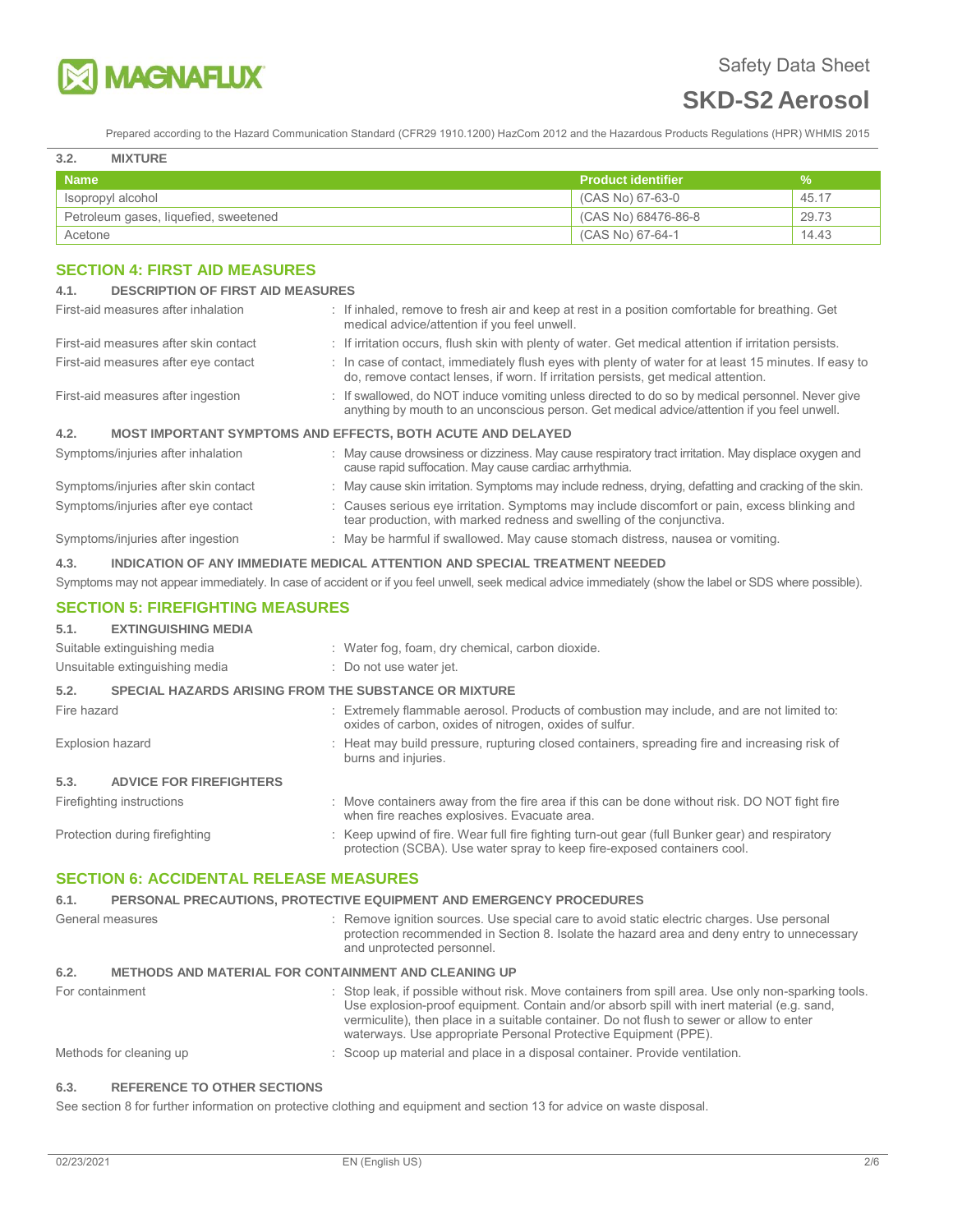

Prepared according to the Hazard Communication Standard (CFR29 1910.1200) HazCom 2012 and the Hazardous Products Regulations (HPR) WHMIS 2015

### **SECTION 7: HANDLING AND STORAGE**

#### **7.1. PRECAUTIONS FOR SAFE HANDLING**

|                    | Additional hazards when processed                                   |  | : Hazardous waste due to potential risk of explosion. Pressurized container: Do not pierce or<br>burn, even after use. Keep away from sources of ignition - No smoking.                                                                                                                                                                                                                                           |
|--------------------|---------------------------------------------------------------------|--|-------------------------------------------------------------------------------------------------------------------------------------------------------------------------------------------------------------------------------------------------------------------------------------------------------------------------------------------------------------------------------------------------------------------|
|                    | Precautions for safe handling                                       |  | Do not spray on an open flame or other ignition source. Use non-sparking tools. Use explosion-<br>proof equipment. Take precautionary measures against static discharge. Avoid breathing<br>dust/fume/gas/ mist/vapors/spray. Avoid contact with skin and eyes. Do not swallow. Handle<br>and open container with care. When using do not eat, drink or smoke. Use only outdoors or in a<br>well-ventilated area. |
| Hygiene measures   |                                                                     |  | : Launder contaminated clothing before reuse. Wash hands before eating, drinking, or smoking.                                                                                                                                                                                                                                                                                                                     |
| 7.2.               | <b>CONDITIONS FOR SAFE STORAGE, INCLUDING ANY INCOMPATIBILITIES</b> |  |                                                                                                                                                                                                                                                                                                                                                                                                                   |
|                    | <b>Technical measures</b>                                           |  | : Proper grounding procedures to avoid static electricity should be followed.                                                                                                                                                                                                                                                                                                                                     |
| Storage conditions |                                                                     |  | : Keep locked up and out of reach of children. Store in original container protected from direct<br>sunlight in a dry, cool and well-ventilated area, away from incompatibles. Do not expose to<br>temperatures exceeding 50 °C/ 122 °F. Keep in fireproof place.                                                                                                                                                 |
| 72                 | CDEAIEIA END HCE/C)                                                 |  |                                                                                                                                                                                                                                                                                                                                                                                                                   |

### **7.3. SPECIFIC END USE(S)**

Not available.

# **SECTION 8: EXPOSURE CONTROLS/PERSONAL PROTECTION**

# **8.1. CONTROL PARAMETERS**

| Isopropyl alcohol (67-63-0)                        |                                       |                               |
|----------------------------------------------------|---------------------------------------|-------------------------------|
| <b>ACGIH</b>                                       | ACGIH TWA (ppm)                       | 200 ppm                       |
| <b>ACGIH</b>                                       | ACGIH STEL (ppm)                      | 400 ppm                       |
| <b>OSHA</b>                                        | OSHA PEL (TWA) (mg/m <sup>3</sup> )   | 980 mg/m <sup>3</sup>         |
| <b>OSHA</b>                                        | OSHA PEL (TWA) (ppm)                  | 400 ppm                       |
| USA - IDLH                                         | US IDLH (ppm)                         | 2000 ppm (10% LEL)            |
| USA - NIOSH                                        | NIOSH REL (TWA) (mg/m <sup>3</sup> )  | 980 mg/ $m3$                  |
| USA - NIOSH                                        | NIOSH REL (TWA) (ppm)                 | 400 ppm                       |
| USA - NIOSH                                        | NIOSH REL (STEL) (mg/m <sup>3</sup> ) | 1225 mg/m <sup>3</sup>        |
| USA - NIOSH                                        | NIOSH REL (STEL) (ppm)                | 500 ppm                       |
| Petroleum gases, liquefied, sweetened (68476-86-8) |                                       |                               |
| <b>ACGIH</b>                                       | ACGIH STEL (ppm)                      | 1000 ppm                      |
| <b>OSHA</b>                                        | OSHA PEL (TWA) (ppm)                  | 1000 ppm                      |
| <b>Acetone (67-64-1)</b>                           |                                       |                               |
| <b>ACGIH</b>                                       | ACGIH TWA (mg/m <sup>3</sup> )        | 1188 mg/m <sup>3</sup> /8h    |
| <b>ACGIH</b>                                       | ACGIH TWA (ppm)                       | 500 ppm/8h                    |
| <b>ACGIH</b>                                       | ACGIH STEL (mg/m <sup>3</sup> )       | 1782 mg/m <sup>3</sup> /15min |
| <b>ACGIH</b>                                       | ACGIH STEL (ppm)                      | 750 ppm/15min                 |
| <b>OSHA</b>                                        | OSHA PEL (TWA) (mg/m <sup>3</sup> )   | 2400 mg/ $m^3$                |
| <b>OSHA</b>                                        | OSHA PEL (TWA) (ppm)                  | 1000 ppm                      |
| USA - IDLH                                         | US IDLH (ppm)                         | 2500 ppm (10% LEL)            |
| USA - NIOSH                                        | NIOSH REL (TWA) (mg/m <sup>3</sup> )  | 590 mg/m <sup>3</sup> /10h    |
| USA - NIOSH                                        | NIOSH REL (TWA) (ppm)                 | 250 ppm/10h                   |

#### **8.2. EXPOSURE CONTROLS**

| Appropriate engineering controls | : Use ventilation adequate to keep exposures (airborne levels of dust, fume, vapor, etc.) below<br>recommended exposure limits.                                                                                                                  |     |
|----------------------------------|--------------------------------------------------------------------------------------------------------------------------------------------------------------------------------------------------------------------------------------------------|-----|
| Hand protection                  | : Wear chemically resistant protective gloves.                                                                                                                                                                                                   |     |
| Eye protection                   | : Safety glasses with side-shields.                                                                                                                                                                                                              |     |
| Skin and body protection         | : Wear suitable protective clothing.                                                                                                                                                                                                             |     |
| Respiratory protection           | : In case of insufficient ventilation, wear suitable respiratory equipment. Respirator selection<br>must be based on known or anticipated exposure levels, the hazards of the product and the<br>safe working limits of the selected respirator. |     |
| Environmental exposure controls  | Maintain levels below Community environmental protection thresholds.                                                                                                                                                                             |     |
| Other information                | Do not eat, smoke or drink where material is handled, processed or stored. Wash hands carefully<br>before eating or smoking. Handle according to established industrial hygiene and safety practices.                                            |     |
| 02/23/2021                       | EN (English US)                                                                                                                                                                                                                                  | 3/6 |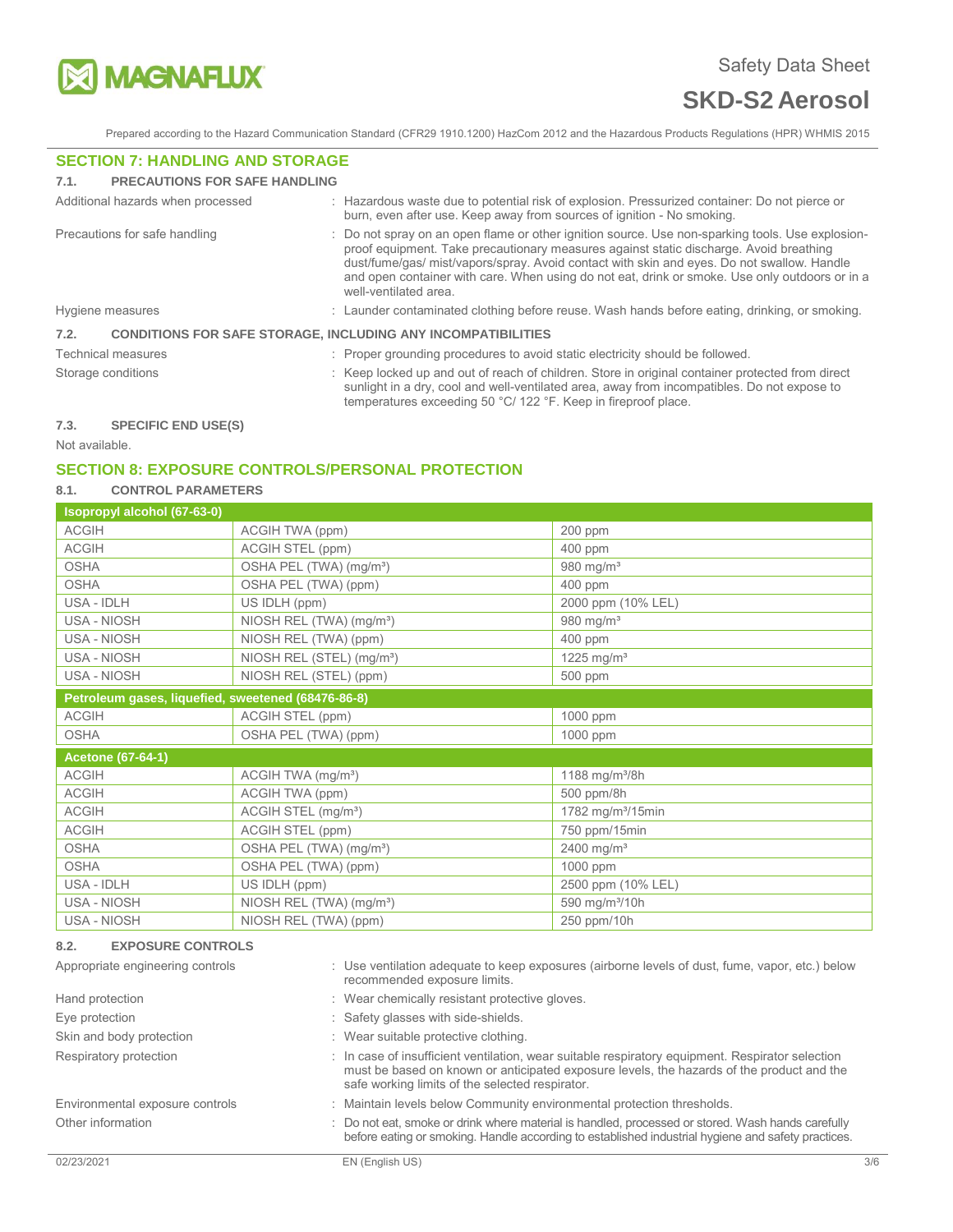

Prepared according to the Hazard Communication Standard (CFR29 1910.1200) HazCom 2012 and the Hazardous Products Regulations (HPR) WHMIS 2015

## **SECTION 9: PHYSICAL AND CHEMICAL PROPERTIES**

#### **9.1. INFORMATION ON BASIC PHYSICAL AND CHEMICAL PROPERTIES**

| <b>Physical state</b>                       | Gas/Pressurized Liquid                        |
|---------------------------------------------|-----------------------------------------------|
| Appearance                                  | No data available.                            |
| Color                                       | White                                         |
| Odor                                        | Alcohol                                       |
| Odor threshold                              | No data available                             |
| рH                                          | Neutral                                       |
| Melting point                               | No data available                             |
| Freezing point                              | No data available                             |
| Boiling point                               | : No data available                           |
| Flash point                                 | Not applicable                                |
| Relative evaporation rate (butyl acetate=1) | No data available                             |
| Flammability (solid, gas)                   | : Flammable                                   |
| <b>Explosion limits</b>                     | No data available                             |
| <b>Explosive properties</b>                 | : Pressurised container: May burst if heated. |
| Oxidizing properties                        | No data available                             |
| Vapor pressure                              | No data available                             |
| Relative density                            | No data available                             |
| Relative vapor density at 20 °C             | No data available                             |
| Solubility                                  | No data available                             |
| Partition coefficient: n-octanol/water      | No data available                             |
| Auto-ignition temperature                   | No data available                             |
| Decomposition temperature                   | No data available                             |
| Viscosity                                   | No data available                             |
| Viscosity, kinematic                        | No data available                             |
| Viscosity, dynamic                          | No data available                             |
| 9.2.<br><b>OTHER INFORMATION</b>            |                                               |
| VOC content                                 | $: 765.06$ g/l                                |
| VOC minus exempt solvents                   | 655.18 g/l                                    |
| Heat of combustion                          | 13 285 Btu/lb                                 |

## **SECTION 10: STABILITY AND REACTIVITY**

#### **10.1. REACTIVITY**

No dangerous reaction known under conditions of normal use.

#### **10.2. CHEMICAL STABILITY**

Extremely flammable aerosol. Contents under pressure. Container may explode if heated. Do not puncture. Do not burn. Extreme risk of explosion by shock, friction, fire or other sources of ignition.

#### **10.3. POSSIBILITY OF HAZARDOUS REACTIONS**

No dangerous reaction known under conditions of normal use.

## **10.4. CONDITIONS TO AVOID**

Sources of ignition. Heat. Incompatible materials.

#### **10.5. INCOMPATIBLE MATERIALS**

Strong oxidizing agents, aldehydes, halogenated hydrocarbons, halogens, strong acids.

## **10.6. HAZARDOUS DECOMPOSITION PRODUCTS**

May include, and are not limited to: oxides of carbon, oxides of nitrogen, oxides of sulfur.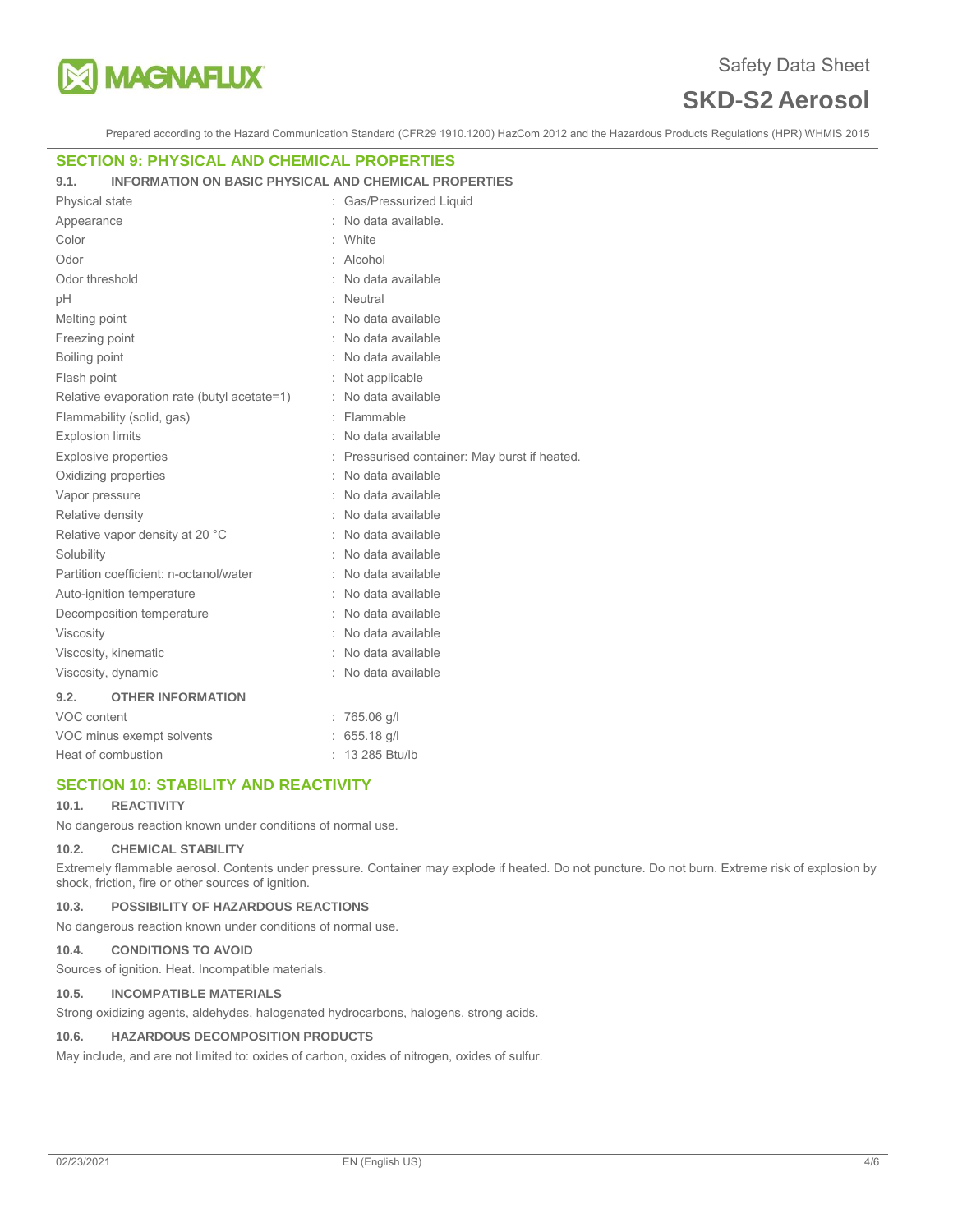

Prepared according to the Hazard Communication Standard (CFR29 1910.1200) HazCom 2012 and the Hazardous Products Regulations (HPR) WHMIS 2015

# **SECTION 11: TOXICOLOGICAL INFORMATION**

# **11.1. INFORMATION ON TOXICOLOGICAL EFFECTS**

Acute toxicity in the contract of the classified in the classified in the classified

| <b>SKD-S2 Aerosol</b>                              |                                                                                                                                                              |  |  |  |
|----------------------------------------------------|--------------------------------------------------------------------------------------------------------------------------------------------------------------|--|--|--|
| LD50 oral rat                                      | > 2000 mg/kg                                                                                                                                                 |  |  |  |
| LD50 dermal rabbit                                 | > 2000 mg/kg                                                                                                                                                 |  |  |  |
| LC50 inhalation rat                                | $> 5$ mg/l/4h                                                                                                                                                |  |  |  |
| Isopropyl alcohol (67-63-0)                        |                                                                                                                                                              |  |  |  |
| LD50 oral rat                                      | 5840 mg/kg                                                                                                                                                   |  |  |  |
| LD50 dermal rabbit                                 | > 12800 mg/kg                                                                                                                                                |  |  |  |
| LC50 inhalation rat                                | > 10000 ppm/6h                                                                                                                                               |  |  |  |
| <b>Acetone (67-64-1)</b>                           |                                                                                                                                                              |  |  |  |
| LD50 oral rat                                      | 5800 mg/kg                                                                                                                                                   |  |  |  |
| LC50 inhalation rat                                | 76 mg/l/4h (female)                                                                                                                                          |  |  |  |
| LC50 inhalation rat                                | 132 mg/l/3h (male)                                                                                                                                           |  |  |  |
| Skin corrosion/irritation                          | Based on available data, the classification criteria are not met.                                                                                            |  |  |  |
| Serious eye damage/irritation                      | : Causes serious eye irritation.                                                                                                                             |  |  |  |
| Respiratory or skin sensitization                  | Based on available data, the classification criteria are not met.                                                                                            |  |  |  |
| Germ cell mutagenicity                             | Based on available data, the classification criteria are not met.                                                                                            |  |  |  |
| Carcinogenicity                                    | Based on available data, the classification criteria are not met.                                                                                            |  |  |  |
| Isopropyl alcohol (67-63-0)                        |                                                                                                                                                              |  |  |  |
| IARC group                                         | 3 - Not classifiable                                                                                                                                         |  |  |  |
| Reproductive toxicity                              | Based on available data, the classification criteria are not met.                                                                                            |  |  |  |
| Specific target organ toxicity (single exposure)   | : May cause drowsiness or dizziness.                                                                                                                         |  |  |  |
| Specific target organ toxicity (repeated exposure) | Based on available data, the classification criteria are not met.                                                                                            |  |  |  |
| Aspiration hazard                                  | Based on available data, the classification criteria are not met.                                                                                            |  |  |  |
| Symptoms/injuries after inhalation                 | May cause drowsiness or dizziness. May cause respiratory tract irritation. May displace oxygen<br>and cause rapid suffocation. May cause cardiac arrhythmia. |  |  |  |
| Symptoms/injuries after skin contact               | : May cause skin irritation. Symptoms may include redness, drying, defatting and cracking of the skin.                                                       |  |  |  |

Symptoms/injuries after eye contact : Causes serious eye irritation. Symptoms may include discomfort or pain, excess blinking and

Symptoms/injuries after ingestion : May be harmful if swallowed. May cause stomach distress, nausea or vomiting.

# **SECTION 12: ECOLOGICAL INFORMATION**

# **12.1. TOXICITY**

Ecology - general **Ecology** - general  $\cdot$  May cause long-term adverse effects in the aquatic environment.

tear production, with marked redness and swelling of the conjunctiva.

#### **12.2. PERSISTENCE AND DEGRADABILITY**

| <b>SKD-S2 Aerosol</b>                     |                                                      |
|-------------------------------------------|------------------------------------------------------|
| Persistence and degradability             | Not established.                                     |
| 12.3.<br><b>BIOACCUMULATIVE POTENTIAL</b> |                                                      |
| <b>SKD-S2 Aerosol</b>                     |                                                      |
| Bioaccumulative potential                 | Not established.                                     |
| 12.4.<br><b>MOBILITY IN SOIL</b>          |                                                      |
| No additional information available.      |                                                      |
| 12.5.<br><b>OTHER ADVERSE EFFECTS</b>     |                                                      |
| Effect on the global warming              | : No known ecological damage caused by this product. |